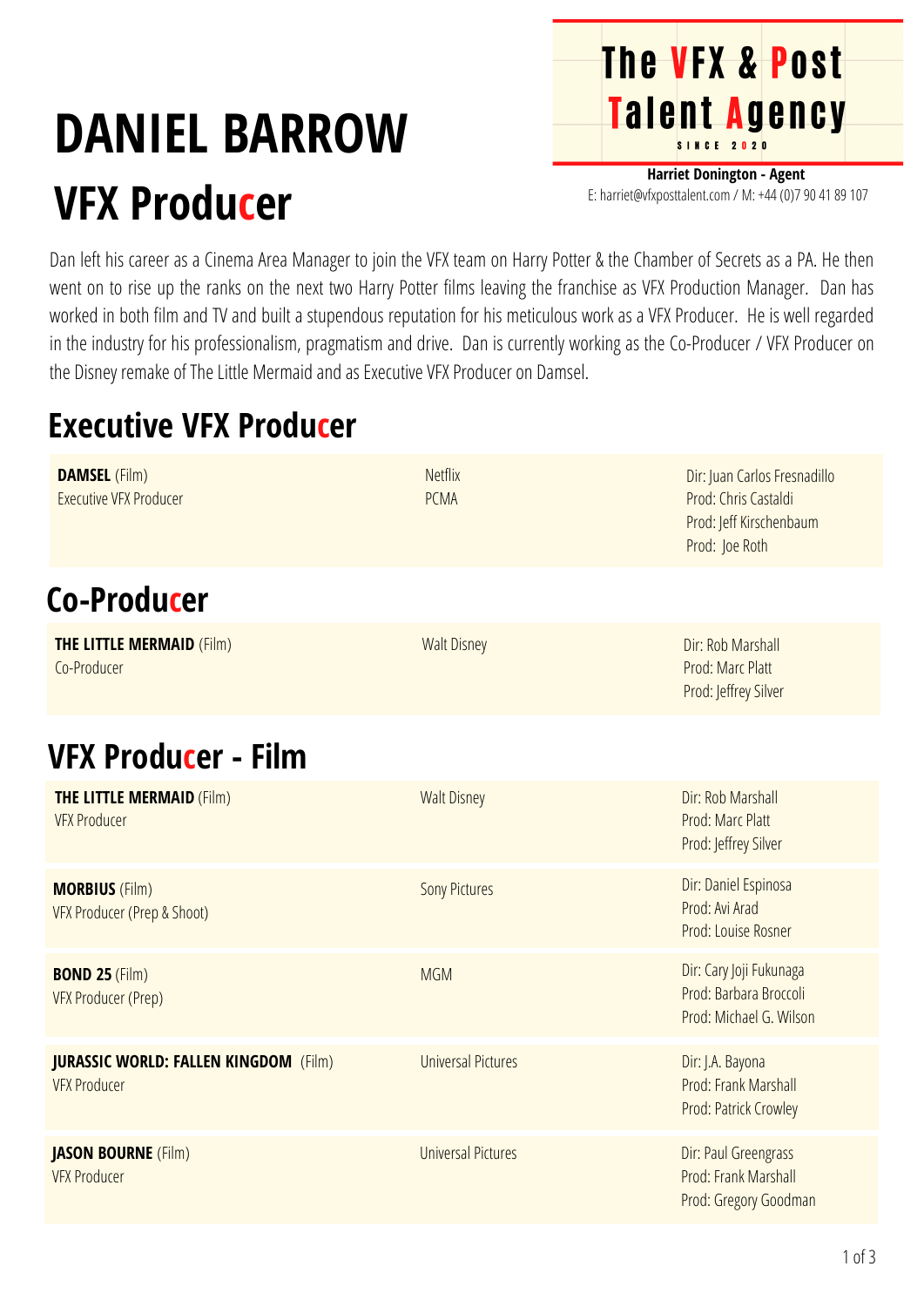| <b>PAN</b> (Film)<br><b>VFX Producer</b>                                         | Warner Bros.         | Dir: Joe Wright<br>Prod: Greg Berlanti<br>Prod: Paul Webster<br>Prod: Tim Lewis |
|----------------------------------------------------------------------------------|----------------------|---------------------------------------------------------------------------------|
| <b>TARZAN</b> (Film)<br>VFX Producer (Development/Prep)                          | Warner Bros.         | Dir: David Yates<br>Prod: Kevin De La Noy                                       |
| <b>CAPTAIN PHILLIPS (Film)</b><br><b>VFX Producer</b>                            | <b>Sony Pictures</b> | Dir: Paul Greengrass<br>Prod: David Prior<br>Prod: Gregory Goodman              |
| <b>JOHN CARTER OF MARS (Film)</b><br><b>VFX Producer</b>                         | Disney               | Dir: Andrew Stanton<br>Prod: Jim Morris<br>Prod: Colin Wilson                   |
| <b>SHERLOCK HOLMES (Film)</b><br><b>VFX Producer</b>                             | Warner Bros.         | Dir: Guy Ritchie<br>Prod: Steve Clark-Hall                                      |
| <b>THE CHRONICLES OF NARNIA: PRINCE CASPIAN (Film)</b><br><b>VFX Co-Producer</b> | <b>Walt Disney</b>   | Dir: Andrew Adamson<br>Prod: Mark Johnson                                       |

## **VFX Consultant - Film & TV**

| <b>HIS DARK MATERIALS (TV)</b><br><b>VFX Consultant</b>                 | <b>Bad Wolf</b>             | Dir: Tom Hooper<br>Prod: Laurie Borg       |
|-------------------------------------------------------------------------|-----------------------------|--------------------------------------------|
| <b>VICTOR FRANKENSTEIN (Film)</b><br><b>VFX Consultant</b>              | <b>Twetieth Century Fox</b> | Dir: Paul McGuigan<br>Prod: John Davis     |
| <b>THE MAN FROM U.N.C.L.E. (Film)</b><br><b>VFX Consultant</b>          | Warner Bros.                | Prod: Steve Clark-Hall<br>Dir: Guy Ritchie |
| <b>THE LITTLE MERMAID (Film)</b><br><b>VFX Consultant (Development)</b> | <b>Working Title</b>        | Prod: Tim Bevan<br>Dir: Joe Wright         |
| <b>PADDINGTON BEAR (Film)</b><br><b>VFX Consultant</b>                  | Heyday Film                 | Prod: David Heyman<br>Dir: Paul King       |
| <b>MALEFICENT</b> (Film)<br><b>VFX Consultant</b>                       | Disney                      | Prod: Joe Roth<br>Dir: Robert Stromberg    |
| <b>THE TEN COMMANDMENTS - S1 (TV)</b><br><b>VFX Producer</b>            | <b>Hallmark</b>             | Dir: Robert Dornhelm<br>Prod: Paul Lowin   |